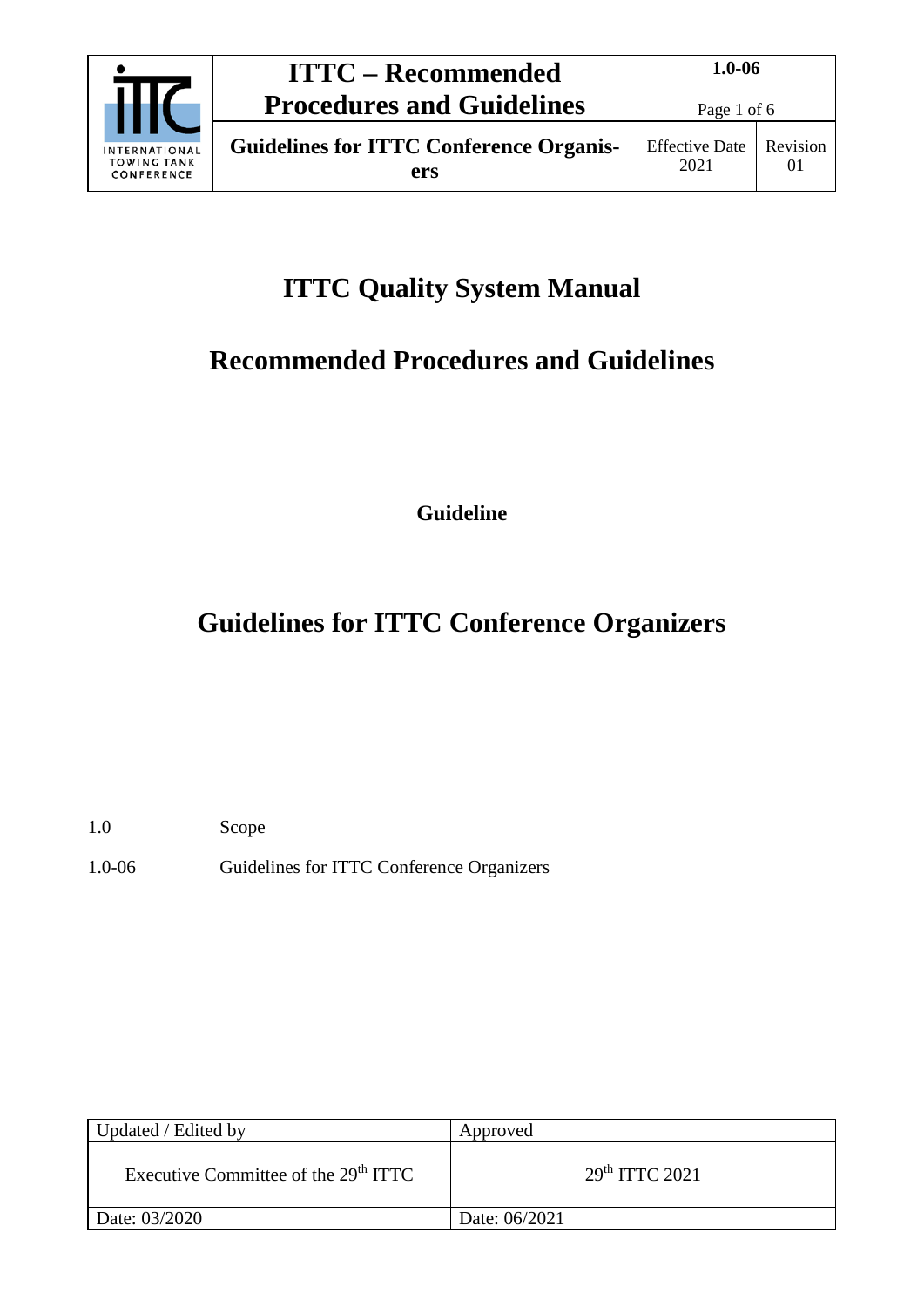

**Guidelines for ITTC Conference Organisers**

## **Table of contents**

| 2. | <b>SEQUENCE AND TIME3</b>        |
|----|----------------------------------|
| 3. | <b>APPOINTMENT OF CONFERENCE</b> |
| 4. | <b>CONFERENCE ORGANISATION3</b>  |
| 5. | <b>FINANCIAL SUPPORT TO THE</b>  |
|    | 6. CONFERENCE WEBSITE3           |

|    | 7. INVITATIONS TO ATTEND4         |  |
|----|-----------------------------------|--|
| 8. | <b>CONFERENCE PROGRAMME 4</b>     |  |
| 9. |                                   |  |
|    | 10. CONFERENCE PROCEEDINGS5       |  |
|    | 10.1 Organisation of Proceedings5 |  |
|    |                                   |  |
|    |                                   |  |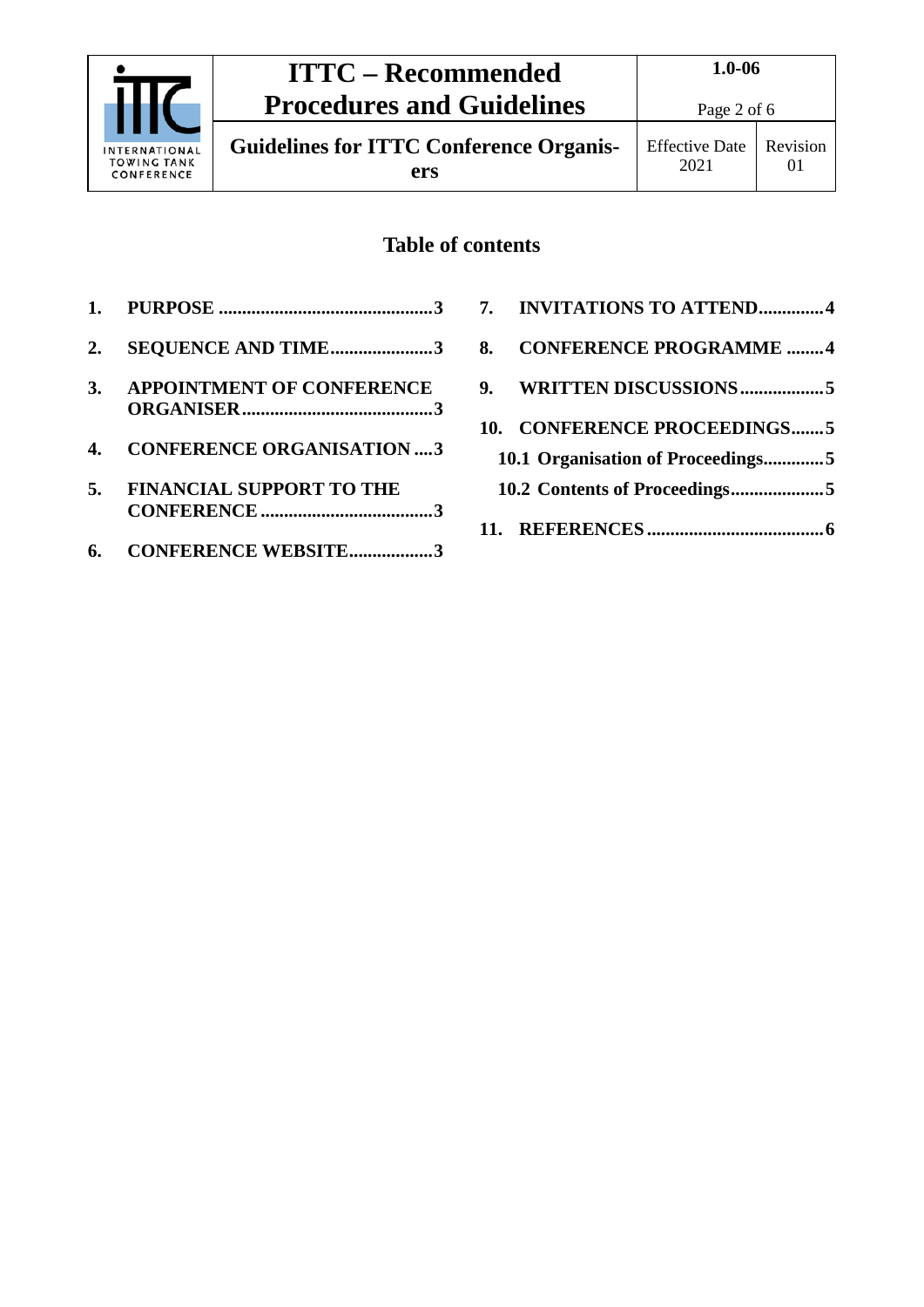

## **ITTC – Recommended Procedures and Guidelines**

**Guidelines for ITTC Conference Organisers**

### **Guidelines for ITTC Conference Organisers**

#### <span id="page-2-0"></span>**1. PURPOSE**

These guidelines have been prepared to assist organisers of ITTC conferences such that the conference is held in accordance with the ITTC Rules and the generally accepted standards for ITTC conferences.

#### <span id="page-2-1"></span>**2. SEQUENCE AND TIME**

The ITTC conference is held every three years in or just around the month of September. The venue normally rotates among the six areas in the order

- Southern Europe
- Central Europe
- Pacific Islands
- Americas
- Northern Europe
- East Asia

#### <span id="page-2-2"></span>**3. APPOINTMENT OF CONFERENCE ORGANISER**

The conference organiser is appointed by the Full Conference on recommendation of the Executive Committee of the preceding period. The Area Representative performs a survey in his area to identify interested and suitable candidates for hosting the conference and presents these to the Executive Committee, usually at the third meeting of the period.

#### <span id="page-2-3"></span>**4. CONFERENCE ORGANISATION**

There are no fixed requirements to the conference organisation, so it is up to the appointed organiser to establish his own organisation for handling the conference, with secretariat, organising committee, etc. The Executive Committee has the right to approve or not to accept the selected venue and the registration fee for the conference.

The conference organisation is completely detached from the day-to-day operation of the ITTC although, usually, the Executive Committee Chairman is the Designated Representative of the organiser. If this is not the case, the Executive Committee and the organiser of the conference decide from time to time how they interact with each other.

#### <span id="page-2-4"></span>**5. FINANCIAL SUPPORT TO THE CON-FERENCE**

It has been the general practice that ITTC offers a financial support to the organiser of the conference in the amount of 6,000 USD. Application for this support has to be submitted to the Executive Committee via the ITTC Secretary.

#### <span id="page-2-5"></span>**6. CONFERENCE WEBSITE**

A separate conference website shall be established by the organiser of the conference. However, the only published access to this website shall be via the conference logo placed as header on the front page of the ITTC website [www.ittc.info.](http://www.ittc.info/) The conference website shall normally be set up nine months prior to the conference.

The website shall as a minimum contain

- General information
- Registration
- Accommodation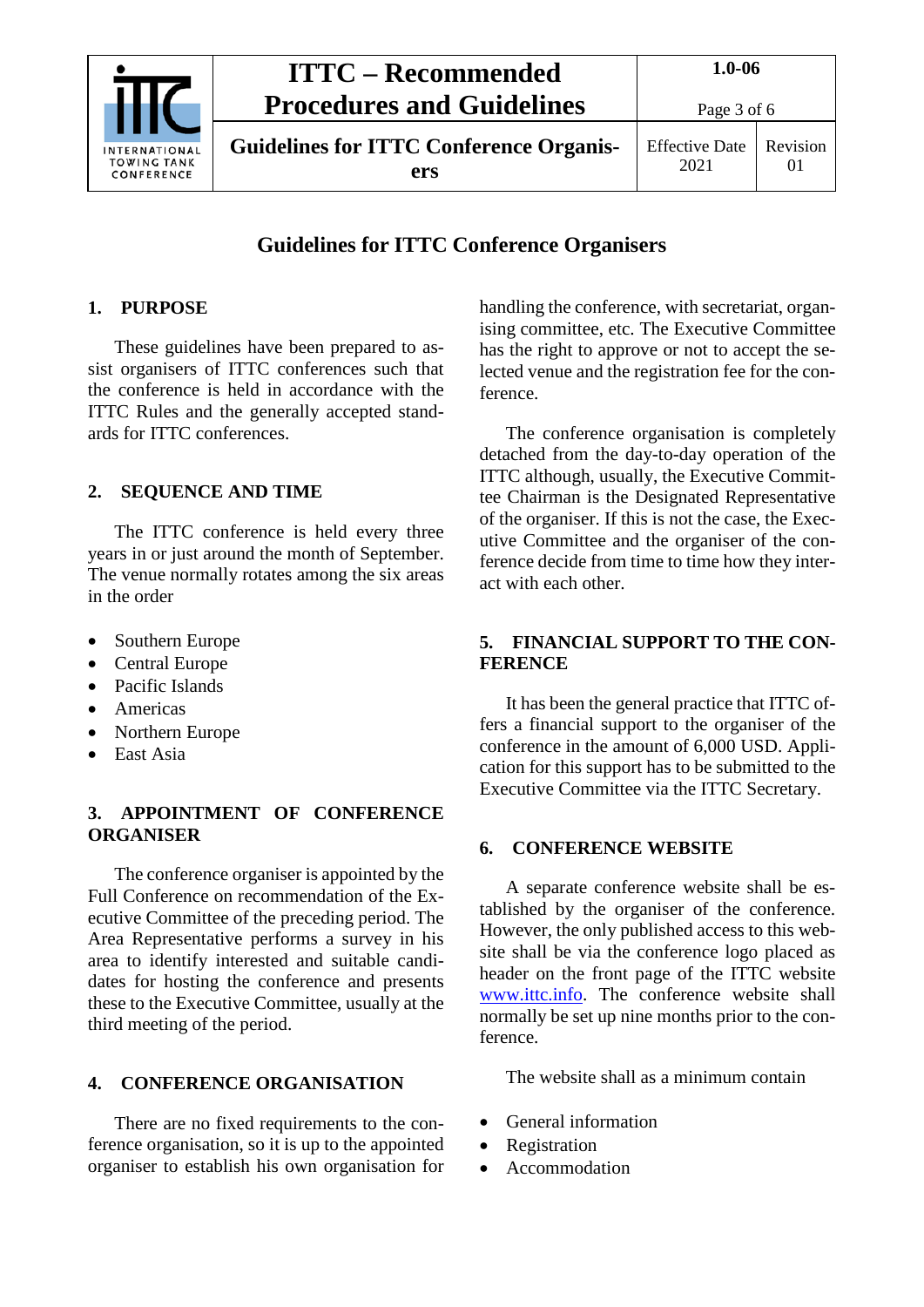

## **ITTC – Recommended Procedures and Guidelines**

**Guidelines for ITTC Conference Organisers**

Effective Date 2021 Revision 01

- Templates for committee reports and presentations
- Facility for uploading reports and presentations
- Facility for downloading reports
- Programme

### <span id="page-3-0"></span>**7. INVITATIONS TO ATTEND**

Attendance to the conference is by invitation, only. In due time before the conference, invitations to attend shall be sent to the following:

- Designated Representatives of member organisations
- Members of technical committees
- Other staff members of member organisations, in particular candidates for the next technical committees
- Representatives of other organisations having an interest in the activities of ITTC.
- Other persons having a special interest in ITTC, e.g. former Designated Representatives who have now retired (seniors).

Invitations to the first two types of delegates should normally be sent six to nine months before the conference.

The organiser of the conference shall ask the Area Representatives to identify delegates of the last three types by means of a query to the members in each area. Also, the organiser of the conference may invite persons of particular importance to ITTC and the conference (sponsors, suppliers, etc.). Invitations should be sent to these delegates as and when identified.

The assembly of Designated Representatives constitute the Full Conference which is the governing body of ITTC.

All other delegates are Observers who may participate in discussions at the conference, but have no voting right in the Full Conference.

### <span id="page-3-1"></span>**8. CONFERENCE PROGRAMME**

The conference programme shall include presentations of the Executive Committee Report, reports of the General Technical Committees, reports of the Specialist Technical Committees, and reports of Groups. It shall be concluded by a General Session, chaired by the Executive Chairman, at which the Full Conference makes decisions regarding the Executive Committee's recommendations. Group Discussions may also be included in the programme, on recommendation of the Advisory Council regarding subjects. Such Group Discussions would typically be on subjects of particular interest at the time of the conference. They shall be organised and chaired by a member of the Advisory Council and could include presentations by external parties.

90 minutes shall be allocated for presentation and discussion of the reports from each of the general technical committees, 60 minutes for presentation and discussion of reports from specialist technical committees and groups, and 90 minutes for the Group Discussions. Group Discussions shall normally take place at the end of a day so discussions may be allowed to continue beyond the scheduled end. 30 minutes shall be allocated for presentation of the Executive Committee Report and 60 minutes for the Closing Session (the Full Conference).

Executive Committee and Advisory Council meetings will be held on the day before the official opening of the conference, about the middle of the conference period, and on the last day of the conference. The last Advisory Council meeting shall be held before the Closing Session and the last Executive Committee meeting (which is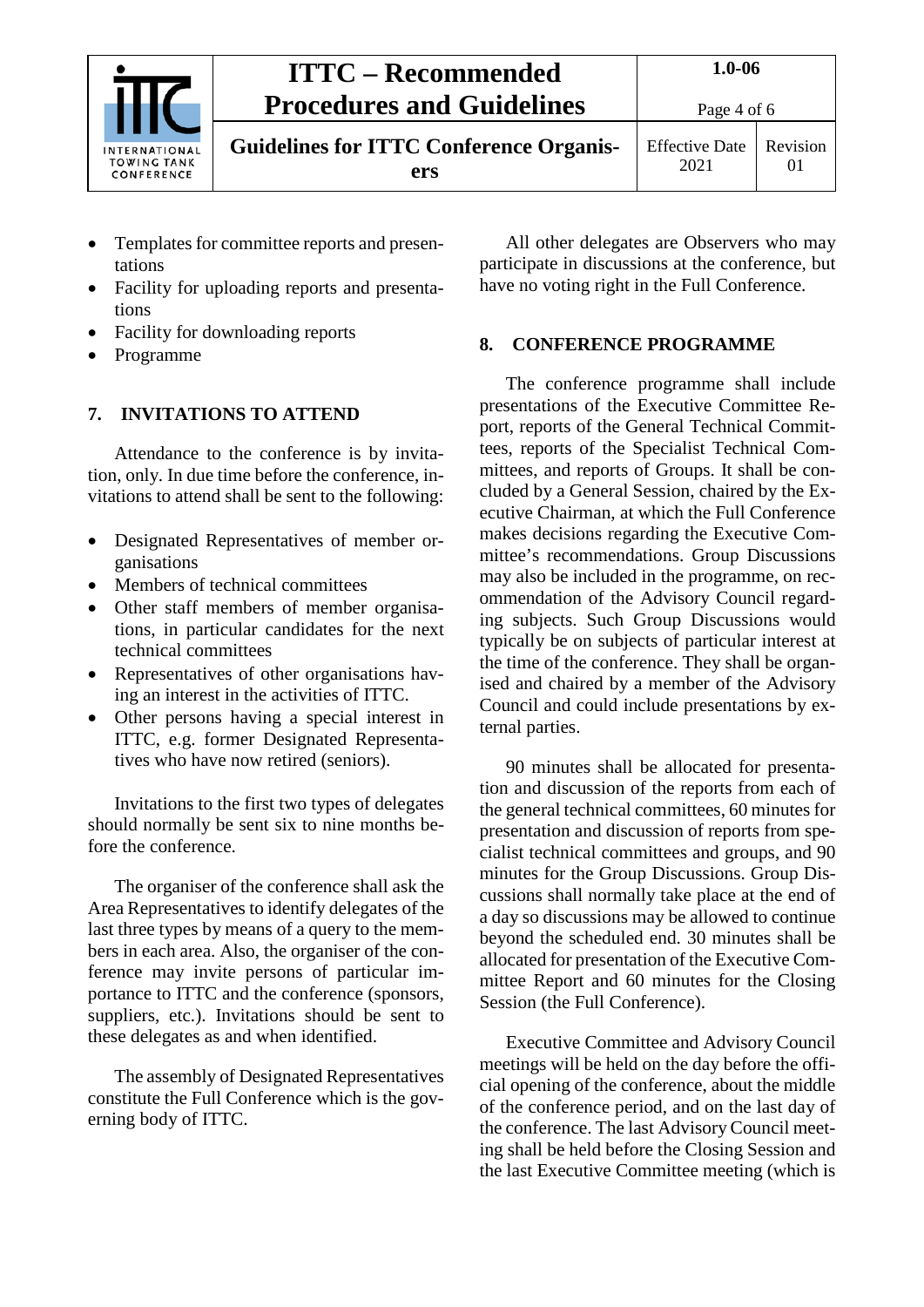|                                                          | <b>ITTC – Recommended</b>                             | $1.0 - 06$                    |                      |
|----------------------------------------------------------|-------------------------------------------------------|-------------------------------|----------------------|
| <b>INTERNATIONAL</b><br><b>TOWING TANK</b><br>CONFERENCE | <b>Procedures and Guidelines</b>                      | Page 5 of 6                   |                      |
|                                                          | <b>Guidelines for ITTC Conference Organis-</b><br>ers | <b>Effective Date</b><br>2021 | Revision<br>$\Omega$ |

the first EC meeting of the next ITTC period) shall be held after the Closing Session.

Also after the Closing Session, a kick-off meeting shall be held with participation of the Chairmen of the new technical committees, the Advisory Council Chairman, the Chairman of the Quality Systems Group and the ITTC Secretary.

Finally, it is customary that a whole day conference tour is arranged in the middle of the conference period. This may be technical or touristic, at the discretion of the organiser.

#### <span id="page-4-0"></span>**9. WRITTEN DISCUSSIONS**

Written discussions about the committee reports may be submitted before and during the conference. For this purpose, the organiser shall make a form available for downloading on the conference website along with instructions for submitting the written discussion. Printed forms shall be available at the conference for delegates to fill in and pass to the relevant technical committee.

#### <span id="page-4-2"></span><span id="page-4-1"></span>**10. CONFERENCE PROCEEDINGS**

#### **10.1Organisation of Proceedings**

The Proceedings shall be issued in two volumes, Volume I issued before the conference, Volume II issued after the conference, preferably within six months of the conference. Volume I shall be printed and handed out to the delegates when registering at the conference venue. If the printed version of Volume I is inconveniently bulky, it may be split in two, Volume Ia and Volume Ib. Volume II may be issued electronically, only, and shall be published on the ITTC website together with Volume I.

Copyright to the Proceedings shall be with ITTC.

#### <span id="page-4-3"></span>**10.2Contents of Proceedings**

Volume I of the Proceedings shall contain

- **Executive Committee Report**
- Advisory Council Report
- Group Reports
- General Technical Committee Reports
- Specialist Technical Committee Reports
- Appendixes:
	- o Committee members
	- o Terms of Reference for technical committees and groups
	- o Proposed Terms of Reference for the next technical committees and groups
	- o ITTC member organisations and Designated Representatives
	- o Designated representatives, committee members and observers invited to attend the conference
	- o Any other proposals for adoption by the Full Conference

Volume II of the Proceedings shall contain

- Conference programme
- Opening address, if relevant
- Executive Committee presentation
- Group presentations
- General Technical Committee's presentations
- Specialist Technical Committee's presentations
- Written discussions of committee and group reports
- Presentations and report on Group Discussions
- Record of decisions made at Closing Session
- Appendixes: